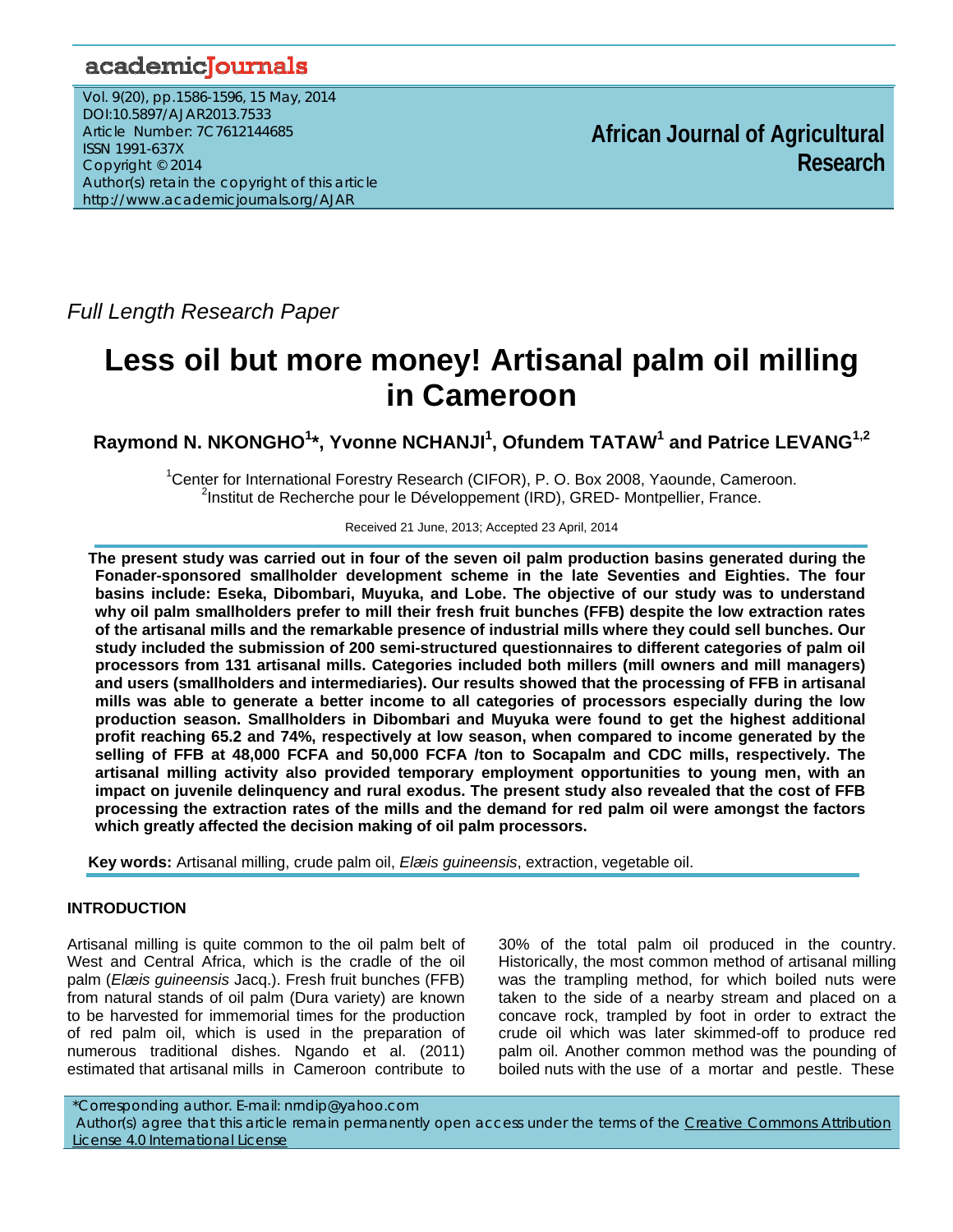two forms of artisanal milling are nowadays replaced byimproved mechanical artisanal mills with better milling efficiency.

In Cameroon, the first industrial plantation (Ferme Suisse) was developed in 1907/1909. By 1928 Pamol Plantations was created followed by the Cameroon Development Corporation (CDC) in 1947/1948, then Safacam in 1959 and lastly Socapalm in 1968 (Carrère, 2010). Such agro-industrial plantations exploit their own palms whose bunches are supplied to industrial mills for processing. In the late 1970s the government of Cameroon began to develop the smallholders' oil palm sector with funding assistance from the World Bank under the control of FONADER (National Fund for Agriculture and Rural Development) (Bakoumé et al., 2002). This scheme was in charge of supplying the necessary funds to agro-industries which were in turn responsible for the supply of the necessary in-kind resources and technical expertise to the settlers who were eligible to join the nucleus estate and smallholder scheme (NESS). Smallholders involved in the scheme were supposed to supply all their harvested FFB to the company's mill in order to pay back their credit. The size of holdings ranged from 2 to 5 ha. By then, artisanal milling was virtually unknown in the surroundings of these

companies. With the collapse of Fonader in the early 1990s, smallholders started facing problems for the supply of FFB to agro-industrial companies such as Pamol, CDC or Socapalm.

First, smallholders who supplied their FFB to the companies were not paid regularly. Sometimes, they had to wait for 3 months or more to get paid. In the case of CDC, the Smallholders' Department that used to exist as a separate entity was merged with Estate Management under the control of the Estate Manager and this became a major obstacle to the smooth functioning of the Smallholders' Department. The transportation of harvested FFB from the smallholder's farm to the company's mill also experienced delays as the priority was given to the company's fruits. Smallholders at times had to wait for 2 to 3 days or even a week to ship their palm fruits, which were then downgraded at the mill. Even when smallholders tried to transport their FFB by their own means, they often had to face high transportation cost due to the poor state of the roads especially during the rainy season. Smallholders also complained about low FFB prices and they based their argument on the fact that the companies made use not only of the CPO, but also of the other by-products like kernel, fiber, empty fruit bunches and kernel oil. Stringent quality control measures put in place for FFB delivered at the mill were at the origin of supplementary discounts. After the collapse of Fonader in the 1990s, the supply of inputs, technical advice, and quality planting material came to an end. Such services were considered as the bond between smallholders and agro-industrial companies.

Smallholders became increasingly reticent to pay back their loans through the supply of their FFB to the Company. This situation often generated conflicts between company officials and smallholders. Some smallholders considered the Project as a governmental subsidy to the poor farmers' population, something which did not need to be reimbursed. Such conflicts strained the existing relationship between smallholders and the major companies.

The fall in the market prices for cocoa and coffee, the economic crisis of the late 1980s and early 1990s and the devaluation of the Franc CFA fueled the diversion of farmers from main cash crops to the cultivation of oil palm (Ngando et al., 2011). This situation also gave rise to the development of independent smallholders, especially the "elites", who were richer newcomers able to develop large areas of plantations (Levang and Nkongho, 2012). The liberalization policy followed by the Government of Cameroon also meant that in due time, public companies were supposed to be privatized and as such the subsidies they used to tap from the Government, which enabled them to cater for smallholders were drying out.

The new generation of small- and medium-holders which appeared in the 1990s and which was not always located in the vicinity of industrial mills had to look for means of processing their own FFB production. The first generation of dependent oil palm smallholders was also fed up with the management system put in place by the companies, so they decided to process their own FFB given that the demand of red palm oil in the local market was rapidly increasing. Within two decades, the number of artisanal palm oil mills grew tremendously and the supply of FFB to the major companies decreased accordingly.

Officials in the Ministry of Agriculture and Rural Development consider artisanal milling as a huge waste because of its low extraction efficiency compared to industrial mills. Agro-industrial companies must temporarily close down their mills during the low production season due to the absence of FFB from smallholders, which usually complement FFB from the estate. Last but not least, such companies consider that a large proportion of the FFB processed in artisanal mills is stolen from their estates. Thus, plantation companies regularly ask the Government to close down artisanal mills, at least those which are close to estates. This did not happen, as the number of artisanal mills is still on the rise.

The overall objective of the present study is to assess the profitability of the processing and marketing of red palm oil. Our specific objectives were basically:

i. To identify the different types of people involved in artisanal milling; the production efficiency of the various types of artisanal mills, the quality control measures put in place during processing of FFB;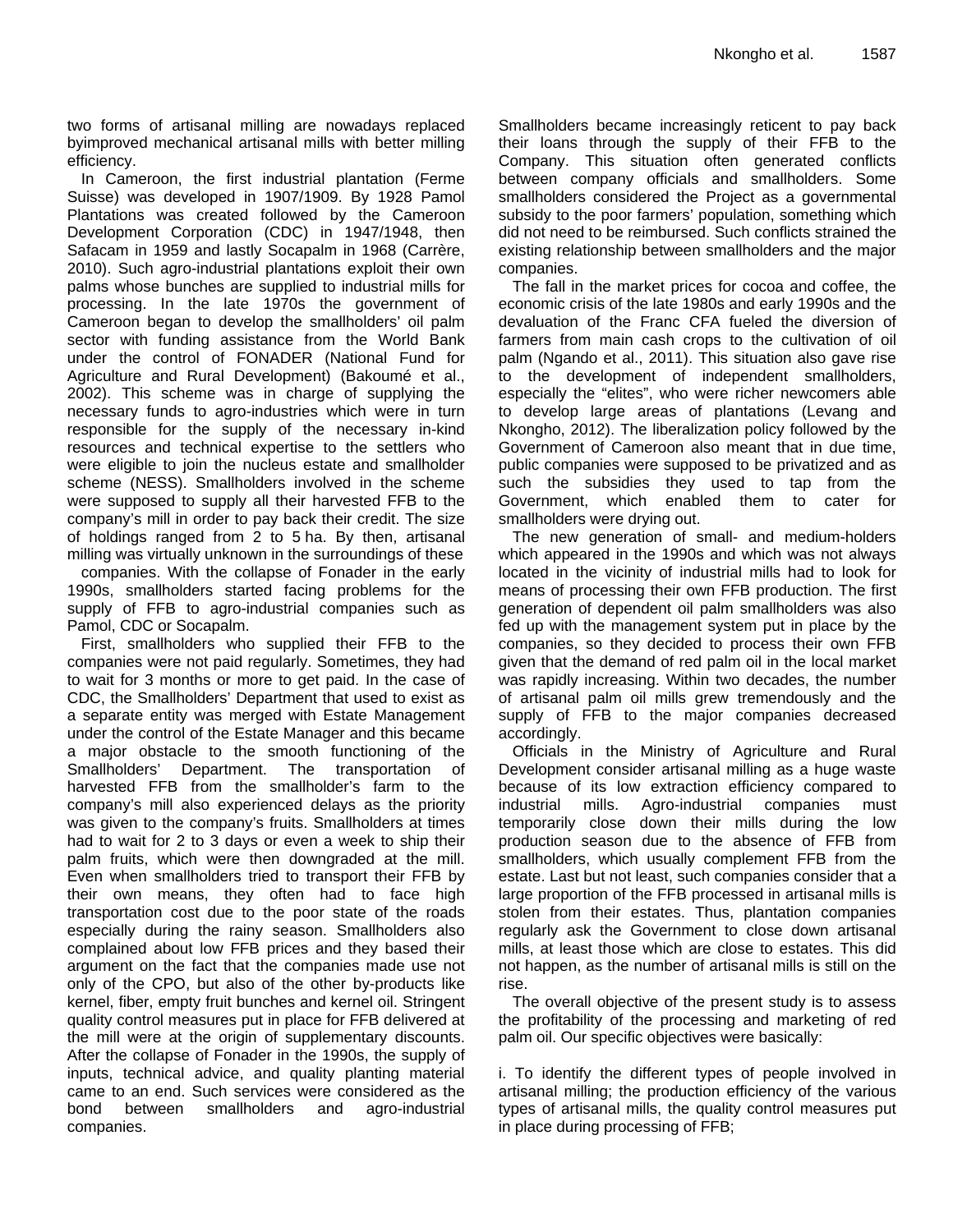| Type of service       | Frequency of service providers/users in: | Total            |        |      |     |
|-----------------------|------------------------------------------|------------------|--------|------|-----|
| provider/users        | Eseka                                    | <b>Dibombari</b> | Muvuka | Lobe |     |
| <b>Millers</b>        | 33                                       | 41               | 23     | 34   | 131 |
| <b>Smallholders</b>   | 11                                       | 05               | 19     | 13   | 48  |
| <b>Intermediaries</b> | 06                                       | 04               | 08     | 03   | 21  |
| Total                 | 50                                       | 50               | 50     | 50   | 200 |

**Table 1.** Distribution of respondents by type of service provider and users.

\* Note: 95% of millers also own oil palm plantations.

ii. To assess the return to labor, milling charges and contribution to income for each type of palm oil processor;

iii. To identify processors involved in the sale of red palm oil in the domestic markets; describe the market chains artisanal or informal (wholesalers and retailers);

iv. To describe fluctuations in the price of red palm oil in the local market over the years;

v. To assess the financial contribution from the sale of red palm oil to household livelihood as well as problems hindering the smooth functioning of the sector.

The major underlying question was: Why do oil palm smallholders prefer to mill their FFB irrespective of the low extraction rates of these artisanal mills?

#### **METHODOLOGY**

A preliminary survey resulted in the selection of four oil palm production basins. This choice was based on the long-standing relationship between oil palm producers and agro-industrial Companies in basins such as Eseka, Dibombari, Muyuka and Lobe. Each basin is located close to an industrial mill belonging to one of the following companies: Eseka- Socapalm; Dibombari- Socapalm; Muyuka- CDC and Lobe- Pamol (Table 1).

As a first step, information about the distribution and abundance of the different types of artisanal palm oil mills was obtained from the Department of Agriculture at the local level, oil palm smallholders and employees of the nearby agro-industries. Then a randomized sample of the different types of artisanal mills in each zone was selected. A total of 131 artisanal mills were sampled with the submission of 200 semi-structured questionnaires during the peak season of oil palm production, which falls within the months of February to June.

Three types of service providers were identified in the course of the survey, namely: mill owners, mill managers and mill workers. Information concerning the functioning of the mill was obtained from either the mill owner who personally supervised the mill or the mill manager when the owner was absent. Out of the 131 sampled millers, 125 were processing FFB from either their own farms or through the purchase of FFB from other smallholders in addition to the utilization of their mill for commercial purpose.

The survey also identified two types of mill users, namely oil palm smallholders and middlemen. A total of 48 of the sampled users were oil palm smallholders who did not own artisanal mills but brought their FFB to the mill for processing. A total of 21 users were middlemen who did not own oil palm plantations but were buying FFB from smallholders for processing in an artisanal mill.

## **RESULTS**

#### **Type of service providers (millers) and users**

The respondents under study were categorized into oil palm processors, namely mill owners and mill managers; and users, that is, smallholders and middlemen. Mill owners own and manage their own palm oil mill, while mill managers are employed by the proprietor of the mill to manage and supervise the various activities in the mill. Smallholder users are those who carry their own FFB to the mill, pay for milling and labor charges and return with the palm oil. Middlemen do not own oil palm plantations, they buy FFB from smallholders, organize transportation to the mill, pay for the milling and labor charges, and return with the palm oil.

Our survey revealed that 95% of mill owners and mill managers do own plantations. The primary reason for them to buy a mill was basically to mill the FFB from their plantation in order to get more income from the sale of red palm oil, before using the mill for commercial purpose. Smallholders who did not own artisanal mills harvested and processed FFB in a commercial artisanal mill. Women and young people constitute the major part of the middlemen: they buy FFB and process it in an artisanal mill. If compared to oil palm smallholders, middlemen were relatively scarce in the sampled mills because most smallholders preferred to mill their FFB because of added value.

We found that artisanal milling was a major source of income for the different service providers/processors. Other sources of income for the sampled respondents included farming of other cash crops/food crops, as well as off-farm activities.

#### **Identification of service providers and mill users**

The personal information for the service providers and users is shown in Table 2. With regards to gender repartition, more men were involved in artisanal milling than women and young people, probably because men have customary rights to land and are able to plant and harvest directly from their farms during peak and low season while women and young people must purchase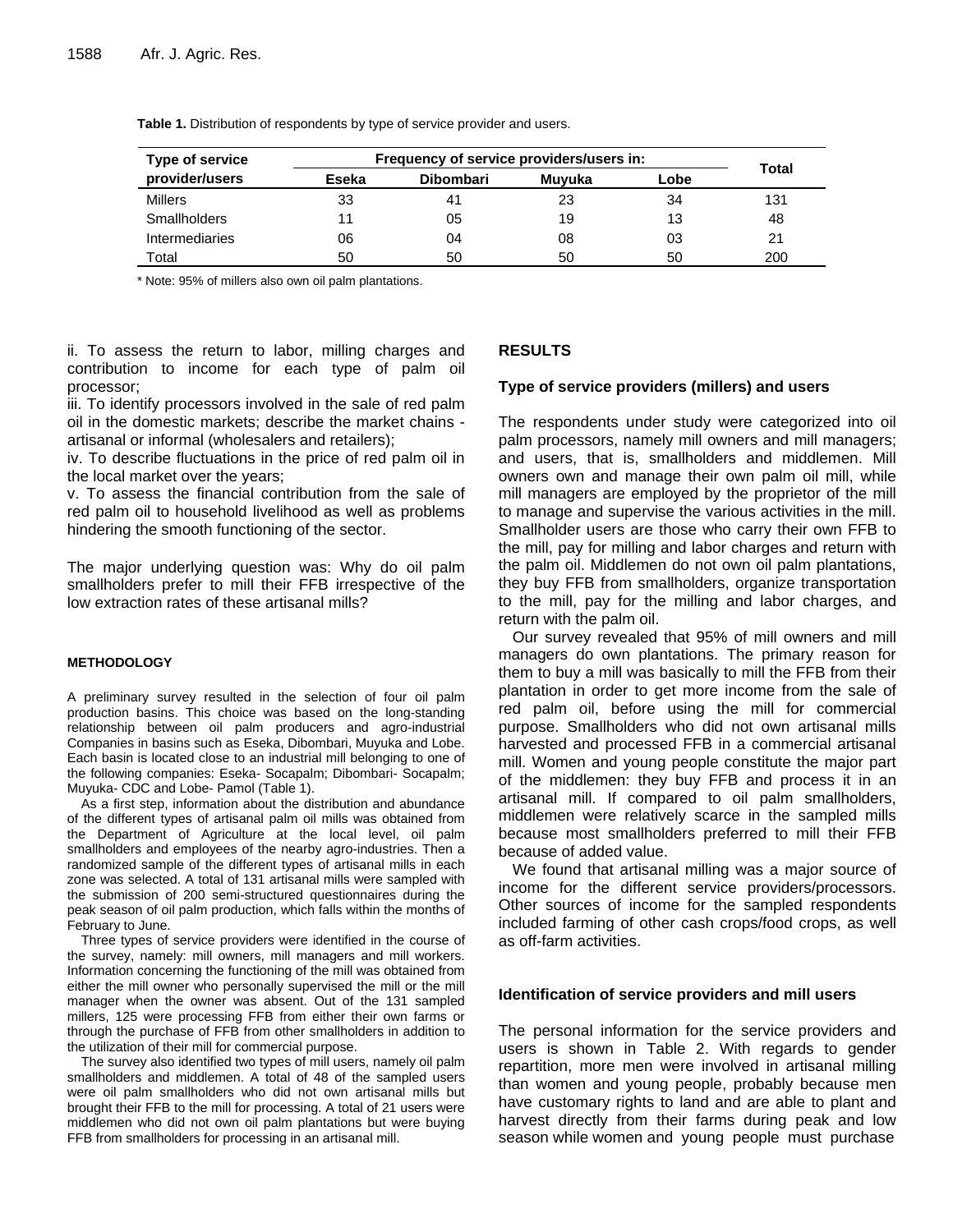| <b>Table 2.</b> Personal information from respondents in the four zones under study. |  |  |
|--------------------------------------------------------------------------------------|--|--|
|--------------------------------------------------------------------------------------|--|--|

| <b>Personal information</b> | <b>Mill owner</b> | Mill manager | Smallholder (user) | Intermediary (user) | <b>Total</b> |
|-----------------------------|-------------------|--------------|--------------------|---------------------|--------------|
| Household head              | 52                | 47           | 33                 | 09                  | 141          |
| Non-household head          | 11                | 21           | 15                 | 12                  | 59           |
| Gender                      |                   |              |                    |                     |              |
| Male                        | 55                | 60           | 41                 | 13                  | 169          |
| Female                      | 08                | 08           | 07                 | 08                  | 31           |
| Average age                 | 47                | 41           | 39                 | 34                  | 40           |
|                             |                   |              |                    |                     |              |
| <b>Ethnic group</b>         |                   |              |                    |                     |              |
| <b>Native</b>               | 26                | 21           | 24                 | 07                  | 78           |
| Non-native                  | 37                | 47           | 24                 | 14                  | 122          |
| Level of education          |                   |              |                    |                     |              |
| Primary                     | 25                | 25           | 18                 | 09                  | 77           |
| Junior high school          | 25                | 20           | 17                 | 05                  | 67           |
| High school                 | 10                | 12           | 09                 | 04                  | 35           |
| University                  | 03                | 11           | 04                 | 03                  | 21           |
| <b>Marital status</b>       |                   |              |                    |                     |              |
| Married                     | 52                | 47           | 34                 | 11                  | 144          |
| Single                      | 08                | 20           | 11                 | 08                  | 47           |
| Widow(er)                   | 02                | 01           | 02                 | 02                  | 07           |
| Divorced                    | 01                | 0            | 01                 | 0                   | 02           |

FFB. Mill owners are older on average, while middlemen are younger, thus revealing that more young people and young women are involved in the activity.

More non-natives were involved in the activity, thus indicating that they need to stabilize their income levels especially when they are still to get fully integrated in their new community. The survey also reveals that more mill managers as compared to the other categories were university graduates and they were able to use this activity to generate income to register for public examinations or to continue their studies. More married persons were involved in artisanal milling as compared to singles. While the husband was involved in the processing of FFB, the wife was involved in the marketing of the palm oil.

#### **Types of artisanal palm oil mills in the sampled zones**

The study identified six different types of artisanal palm oil mills in the selected zones. These are: i) manual vertical press; ii) digester with separate manual metallic cage press (hand-operated screw press); iii) motorized horizontal screw press; iv) digester with separate hydraulic press; v) combined motorized digester/hydraulic press system (digester screw press) and vi) semiautomated press.

The Manual press is locally called tournée tournée (manual vertical press): This press adopts the wet process during which the sterilized fruits are poured into the digester and the fruits are macerated by manually turning the vertical shaft to extract a mixture of oil and water which is collected at the base. The resulting mixture of water and oil is poured into larger drums. This mixture is then clarified to extract red palm oil.

Manual or hand press with a digester adapted to a car engine [digester with separate metallic cage press (hand operated screw press)]; this press follows the dry process. A vertical digester adapted to a car engine is used in the maceration process. A mixture of oil, moisture, fibers and nuts is collected at the base and this mixture is hand-pressed in a metallic cage to extract the oil.

Motorized press (motorized horizontal screw press); this press follows the wet process during which sterilized fruits are poured into the digester and the fruits are macerated. Hot water is continuously poured into the digester at a regular rate in order to wash off the released oil. The resultant mixture of water and oil is poured into larger drums. This mixture is then clarified to extract red palm oil.

Digester with separate hydraulic press; this press adopts the dry process technique where by sterilized fruits are poured into the digester and the fruits are macerated. A mixture of oil, moisture, fibers and nuts is collected at the base and this mixture is pressed using a hydraulic press to extract the oil.

Combined motorized digester/hydraulic press system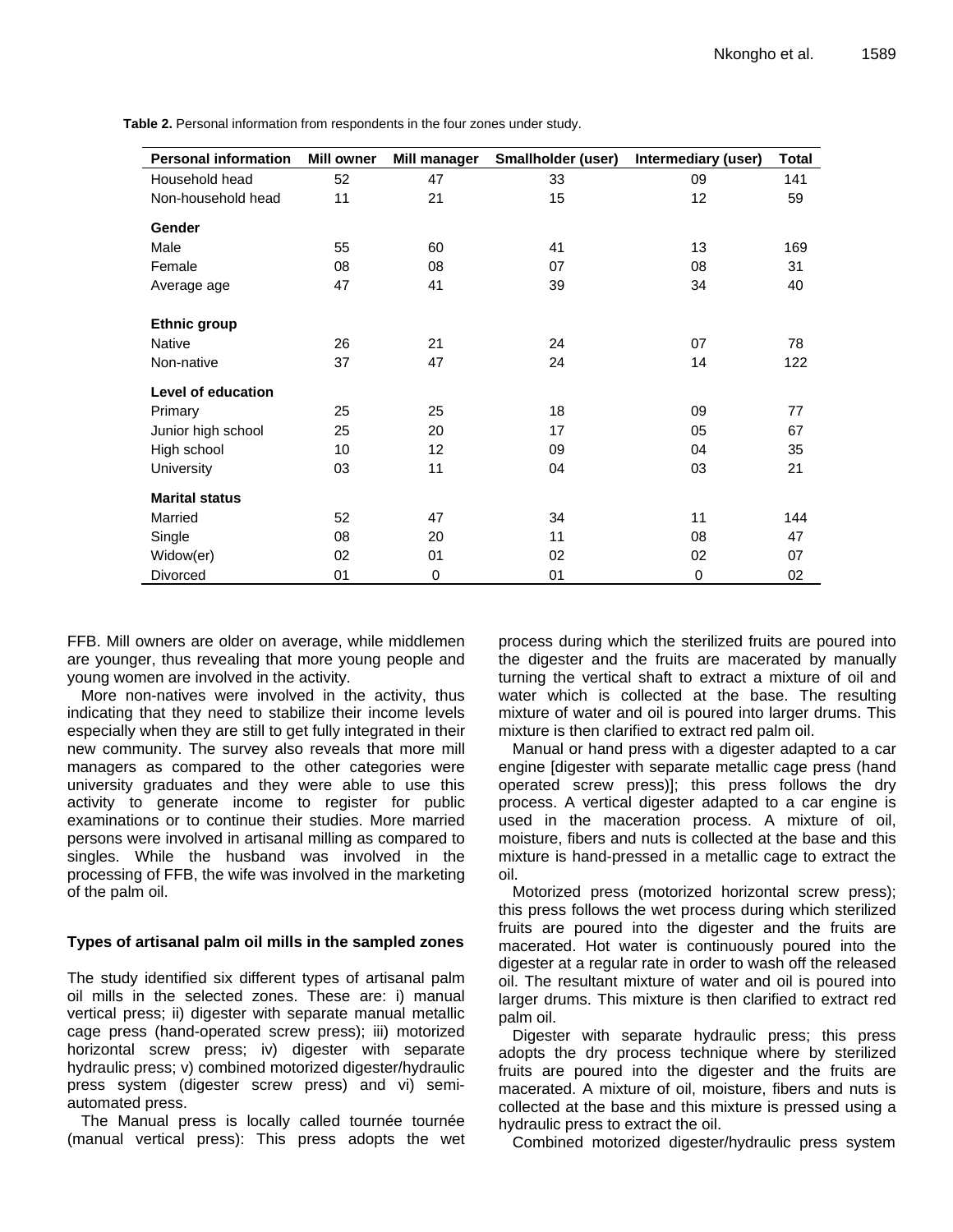|                                                       |       | Frequency of equipment used by respondents |    | Distribution of types of presses in the |                  |
|-------------------------------------------------------|-------|--------------------------------------------|----|-----------------------------------------|------------------|
| Type of processing equipment                          | Eseka | Dibombari<br>Muvuka                        |    | Lobe                                    | four study areas |
| Manual vertical press                                 | 26    | 20                                         |    |                                         | 49               |
| Digester with separate manual cage<br>press           | Ω     | C                                          |    | 26                                      | 28               |
| Motorised horizontal screw press                      |       | 16                                         | 15 | $\Omega$                                | 38               |
| with separate hydraulic<br>Digester<br>press          |       |                                            |    | .5                                      | 8                |
| Combined<br>motorised<br>digester/<br>hydraulic press |       |                                            |    |                                         | 5                |
| Semi-automated press                                  |       |                                            |    |                                         |                  |
| Total                                                 | 33    | 40                                         | 22 | 36                                      | 131              |

**Table 3.** Type of artisanal mills utilized by sampled respondent.

(digester screw press); this press also adopts the dry process technique. In this press, the digester is linked to the press through an operating table. Here digestion and pressing take place simultaneously powered with an engine. Semi-automated press; this press also adopts the dry press technique. Here little or no human labor is needed as most of the processing stages (boiling, digestion, and clarification) are mechanized. This system is the most efficient and the most expensive one which makes it unaffordable to the majority of small-scale millers.

Depending on the zone, it was common to find respondents who were linked to specific artisanal mills for reasons partly linked to availability and production efficiency. Table 3 shows the utilization of the different artisanal palm oil mills by sampled respondents in the four areas under study.

Motorized horizontal screw presses were preferred in all four zones, followed by manual vertical press while semi-automated palm oil press was rarely used. As opposed to the other artisanal palm oil presses, which were mostly used for commercial purpose, the manual vertical press was mostly bought for home use. The cost of a given type of artisanal mill depends on the complexity and extraction efficiency of the mill. Taking the exchange rate at 1 USD =  $500$  FCFA, the manual vertical mill was the cheapest one in terms of cost with an average of 150,000-250,000 FCFA (300 to 500 USD), the most expensive artisanal mill was the semi-automated with an average price of 15 to 20 million FCFA (30,000 to 40,000 USD), while the others ranged in price from 2 to 5 million FCFA (4000 to 10,000 USD). The durability of the palm oil press depends on whether it was purchased as new or second hand. The maximum intake capacity of the sampled mills was 1 ton FFB per hour in the semiautomated mills.

## **Various steps of FFB processing**

Pickup cars are used to transport FFB from the plantation

to the mill, while motorbikes equipped with special bags carry loose fruits, or even FFB where roads are not passable by cars. When bunches arrive at the artisanal mill, they are stored in separated piles for each farmer and are covered with jute bags or palm leaves and left to ferment for almost one week. Depending on the work plan of the mill manager, FFB could either be chopped/splitted into halves with a machete before being allowed to ferment. After 7 days, the fruits from fermented bunches can easily get detached from spikelets. The next operation is the stripping of whole or chopped bunches with the use of the blunt edge of a cutlass. The sieving of loose nuts separates the nuts from the dirt with the use of a locally fabricated wire mesh. As compared to the chopping/splitting, stripping operations which are considered as operations for men only, the selection of loose nuts is mostly done by women. The loose fruits are then poured into 200 L (or bigger) metallic drums for boiling. The required amount of water is put in the drum, and a fire is lighted underneath.

The mixture is allowed to boil for around 4 to 6 h. Boiling the loose nuts before digestion plays an important role to soften the nuts, inactivate lipase enzymes and coagulate proteins (Babatunde et al., 2003; Chow and Ma, 2007). When the boiled nuts are ready, digestion can start. Digestion is the process by which the boiled or sterilized fruits are macerated for easy separation of oil from fibers. This operation utilizes the palm oil press from the manual mill to the more sophisticated semiautomated press. Jannot (2000) distinguished between two types of digestion. Indeed, in the continuous type, oil mixed with water and sludge are collected at one outlet while the chaff comes out through another. In the discontinuous type, after digesting the boiled fruits, the mash can further be pressed using the same machine or a separate one in order to extract red palm oil. The last operation is clarification, which involves the boiling of a mixture of sludge and effluent with the addition of the required quantity of water for a period of 2 to 3 h. At the end of this operation, the red palm oil is left suspending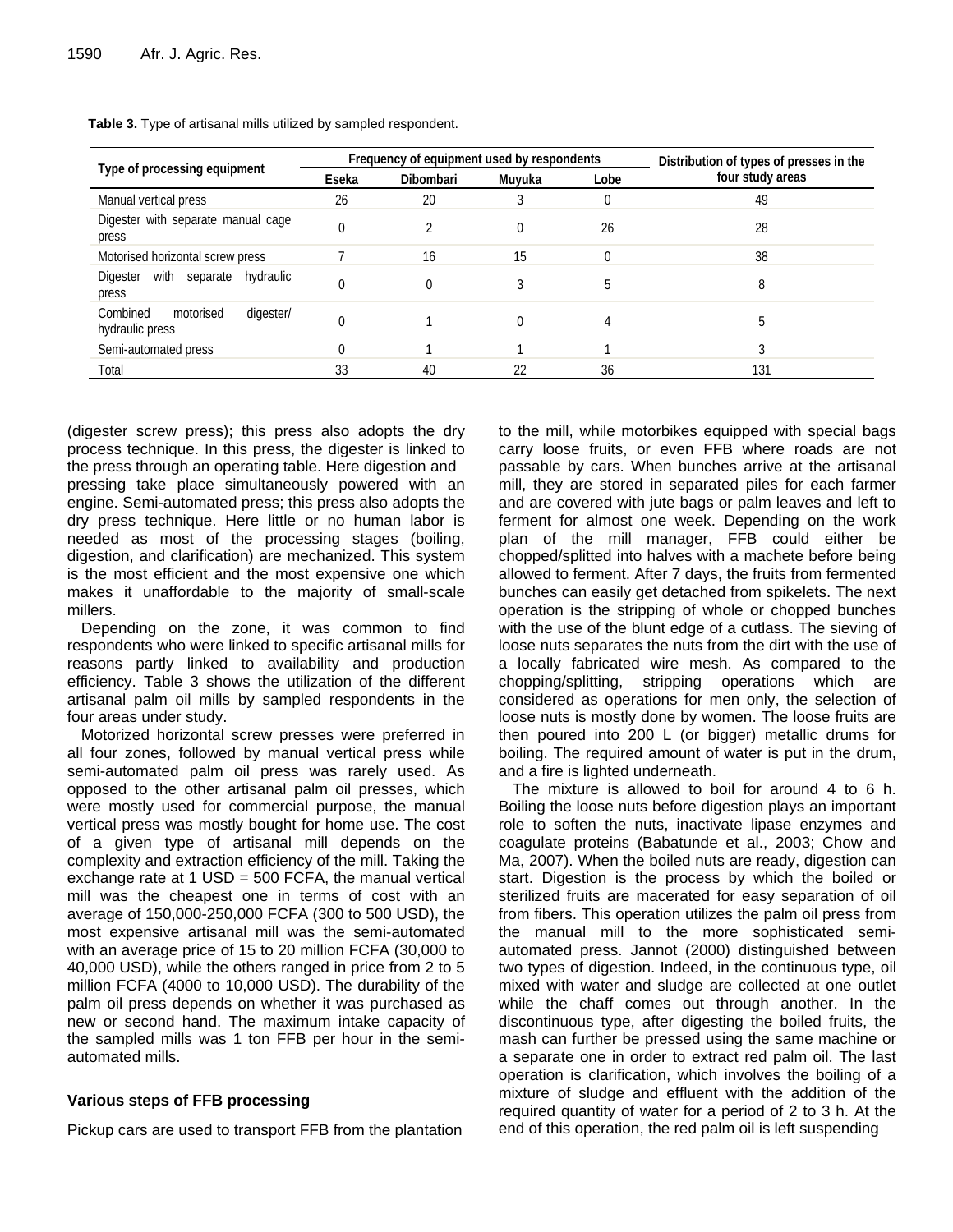**Table 4.** Extraction efficiency of the different types of palm oil presses.

|                                                 | Type of presses (ranked from least to most efficient) |                                                |                                        |                                              |                                                           |                         |  |  |  |  |
|-------------------------------------------------|-------------------------------------------------------|------------------------------------------------|----------------------------------------|----------------------------------------------|-----------------------------------------------------------|-------------------------|--|--|--|--|
| <b>Efficiency parameter</b><br>(in peak season) | <b>Manual vertical</b><br>press                       | Digester with<br>manual metallic<br>cage press | Motorised<br>horizontal<br>screw press | Digester with<br>separate hydraulic<br>press | <b>Combined</b><br>motorised digester/<br>hydraulic press | Semi-automated<br>press |  |  |  |  |
| Average quantity (in L)<br>of CPO/ton of FFB    | 148.86                                                | 156.94                                         | 163.55                                 | 166.22                                       | 167.77                                                    | 200.00                  |  |  |  |  |
| Average quantity (in kg)<br>per ton of FFB      | 133.98                                                | 141.25                                         | 147.2                                  | 149.6                                        | 151                                                       | 180.00                  |  |  |  |  |
| Extraction efficiency (%)                       | 13.3%                                                 | 14.1%                                          | 14.7%                                  | 14.9%                                        | 15.1%                                                     | 18.0%                   |  |  |  |  |

on the top of a mixture of water and effluent. The red palm oil is then skimmed off and placed into gallons of various sizes and allowed to cool before being corked.

## **Estimation of extraction rates from the different types of palm oil presses**

Extraction efficiency refers to the time it takes to press a given quantity of loose nuts, as well as the quantity of red palm oil produced at the end of the milling process. Based on the different types of palm oil mills identified during the present study, the semi-automated mill was ranked first with the highest extraction efficiency reaching an average 18%, while the manual vertical press had the lowest extraction efficiency with an average 13.3% during peak season as shown on Table 4. On average there was a 0.7% reduction in the quantity of palm oil produced at low season when compared to the peak one. Reasons for this reduction could be linked to poor fruit set during low season of oil palm production. The peak season falls within the months February to May. The low season falls within the months June to September, it is a period during which oil

palm registers a drop in production. The midseason falls within the months October to January, with a production in between the two former ones. These production seasons are directly linked to the extended periods of drought observed in the course of the year.

## **Type of labor utilized and comparative duration of milling operations for peak and low season**

In Dibombari, Muyuka and Lobe, majority of the sampled respondents utilized hired labor to process FFB, while few respondents used both hired and family labor. Only in Eseka, the sampled respondents employed either family or hired labor, depending on the quantity of FFB to process and the availability of labor, or in most instances a combination of both family and hired labor. This can be due to the dominance of manual mills for household use in Eseka. Similarly to the case of smallholder oil palm plantations, labor in the artisanal mills is dominated by non-natives (migrant workers). The type of operations performed in the mills (from chopping/splitting, stripping, sieving/selection, boiling, to digestion

and clarification) requires physical strength and is often provided by young men aged 18 to 45. It is rare to find women working in the artisanal mills, and even when they do so; their work is limited to the sieving/selection of loose nuts or to office work in larger mills.

The labor time and working days are stepped up during peak production season due to an increase in the number of bunches entering the mill as compared to during the low production season. The peak season for oil palm production in Cameroon falls within the months of February to May, the low season falls within the months of June to September, while the mid-season falls within the months of October to January. These seasonal differences in the production of oil palm also have an effect on the quantity of work available in these artisanal mills at each given season, and this is one of the reasons why artisanal mills tend to recruit temporary workers, with payment based on the quantity of FFB processed (Nchanji et al., 2013).

#### **Profitability of FFB processing to millers and users**

The processing of FFB into red palm oil provides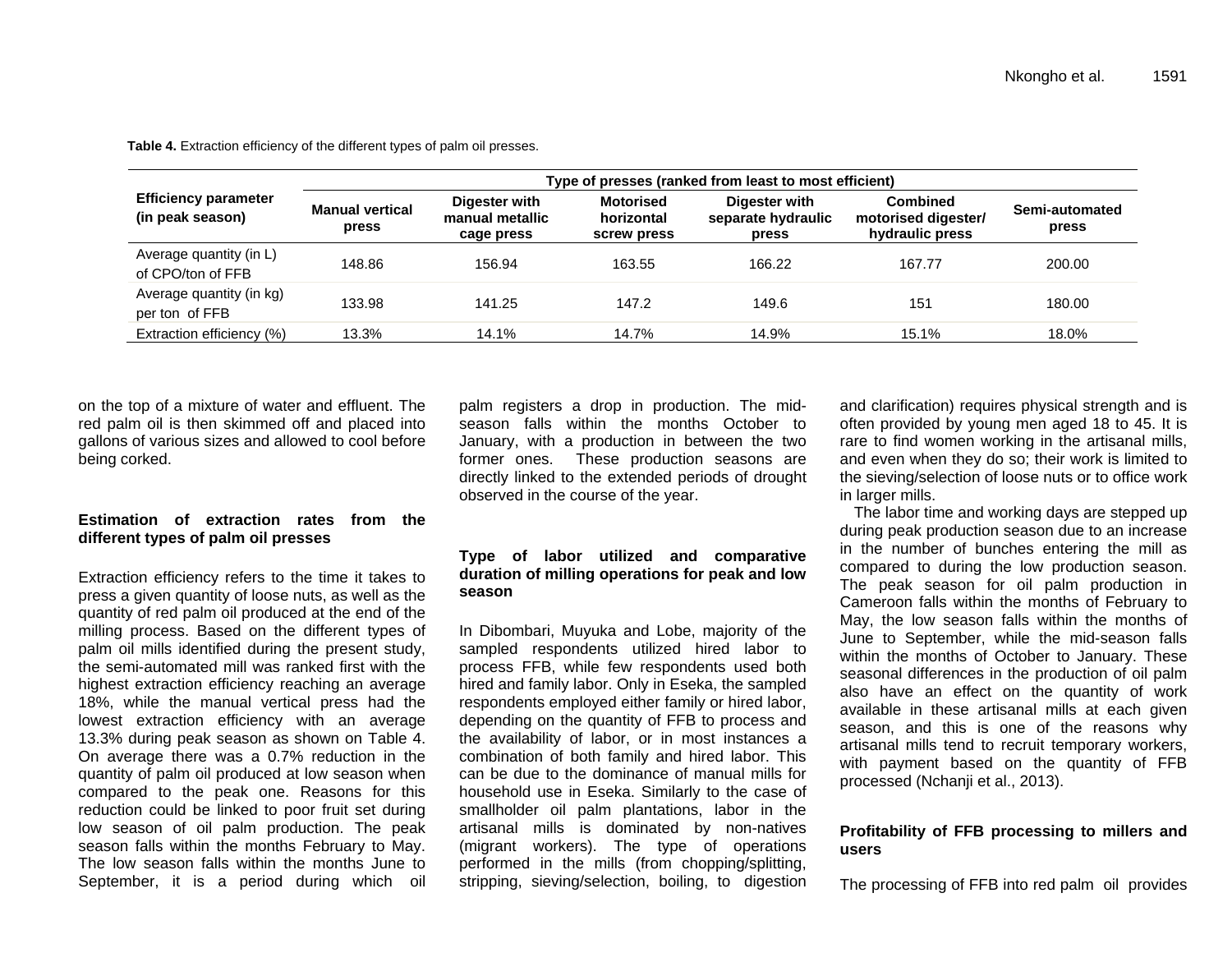| <b>Variables</b>               | Eseka    |          |           | <b>Dibombari</b> |         | Muyuka  | Lobe     |           |  |
|--------------------------------|----------|----------|-----------|------------------|---------|---------|----------|-----------|--|
|                                | Peak     | Low      | Peak      | Low              | Peak    | Low     | Peak     | Low       |  |
| Cost of 1 ton FFB              | 40.000   | 45.000   | 42,000    | 50,000           | 41.310  | 47.405  | 36,875   | 40,800    |  |
| Transportation                 | 11.347   | 11.347   | 11.624    | 11.624           | 8.735   | 8.735   | 12,237   | 12,237    |  |
| Labour charge                  | 8.845    | 8,435    | 9,723     | 9,723            | 6,392   | 6,392   | 7,868    | 7,868     |  |
| Milling charge                 | 7.139    | 7.139    | 5.376     | 5.376            | 5,592   | 5.592   | 3.726    | 3,726     |  |
| Total expenditure              | 67,331   | 70.923   | 68.723    | 76.723           | 62,029  | 68.124  | 60,706   | 64,631    |  |
| Palm oil price FCFA/L          | 400.2    | 543.8    | 498.2     | 669.7            | 513.6   | 658.8   | 399.2    | 505.7     |  |
| Red oil produced in L /ton FFB | 145.3    | 140      | 172.8     | 158.3            | 186     | 163.6   | 165.9    | 153.6     |  |
| Gross income                   | 58,150   | 76,131   | 86.090    | 106.018          | 95,526  | 107.787 | 66.225   | 77,675    |  |
| Net income                     | $-9.181$ | $+5.200$ | $+17.367$ | $+29.295$        | +33.497 | +39.663 | $+5.519$ | $+13.044$ |  |

**Table 5.** Seasonal changes in average cost/net income (in FCFA) for processing one ton of FFB.

income to the mill owner through the payment of milling charge, and to the mill workers through the payment of labor charge. In all four zones under study, artisanal milling was a major source of income for the respondents especially during the peak season because of an upsurge in the number of bunches to process. During the peak season when the supply of FFB is high, it is easy for a middleman to buy bunches and process, as compared to during the mid-peak and low season when there is a drop in production. This drop in production is inversely proportional to an increase in the demand of red palm oil. Table 5 provides data on costs and benefits incurred in the processing of one ton of FFB according to the season.

The purchase and milling of FFB gives a net positive income to middlemen in all studied zones except for Eseka in which a negative balance can occur during peak season. In all other areas, even women and youths who do not own oil palm plantations can make a positive turn over when they buy and process FFB. One ton of FFB is able to produce slightly more palm oil after milling during the peak production season as compared

to during the low production season. However, this increase in production is counterbalanced by the lower price of palm oil during peak production. The four factors which impact the financial output of artisanal palm oil milling are: i) the cost of production, ii) the price paid for one liter of red palm oil (depending on the season), iii) the cost of transportation to major markets and iv) the extraction efficiency of the artisanal mill.

#### **Why do smallholders prefer to mill FFB by themselves?**

Even though the milling efficiency of artisanal mills is lower, smallholders make more money through self-milling than selling FFB to the agro-industrial companies. Oil palm smallholders also say that they make good use on some of the by-products released in the course of processing. For example, kernels and fibers are utilized as fuel for the boiling of loose nuts and during clarification, as such very little is spent for the purchase of fuel wood.

The purchase price of a ton of FFB by the three

agro-industrial companies in Cameroon: Socapalm, CDC and Pamol is 48,000 FCFA, 50,000 FCFA and 42,000 FCFA respectively and this price is constant during peak and low season. Any change in the price of crude palm oil in the global market has no incidence on the price paid to smallholders for FFB. From Table 6, it is clear that artisanal milling is most profitable to oil palm smallholders

in the Dibombari and Muyuka zones during both low and peak season. The situation is quite different for oil palm smallholders in the Eseka and Lobe zones where artisanal milling is only profitable during the low season. As compared to Dibombari and Muyuka areas which benefit from the presence of a large local market for the sale of red palm oil, Eseka and Lobe are more isolated and buyers have to travel for longer distances from the towns and cities. Poor state of roads has also a negative impact on the price of red palm oil especially during the peak season when supply outweighs demand. Results from Table 6 also show that artisanal milling is profitable to oil palm smallholders without mills in Eseka and Lobe only during the low season. When there is a fall in the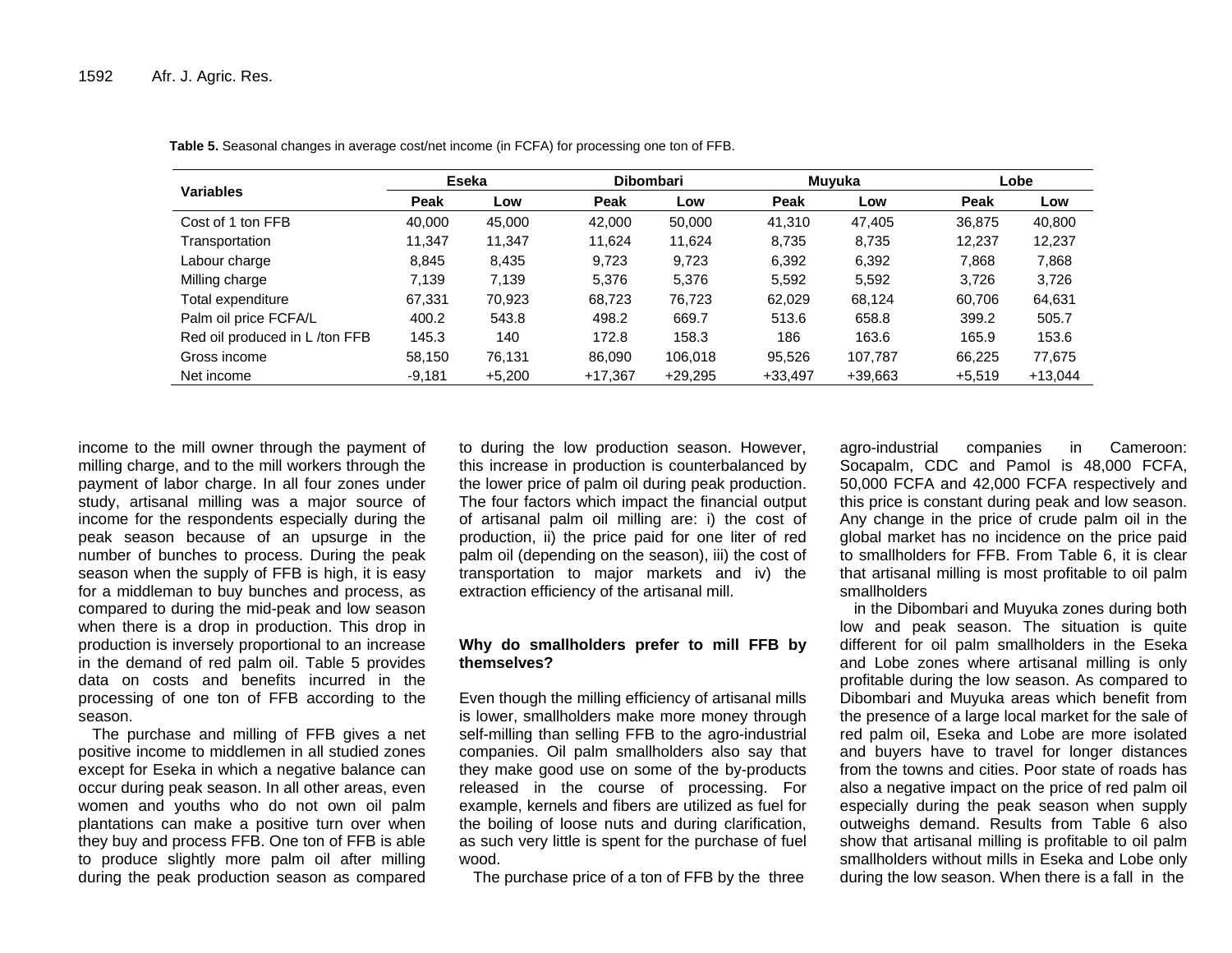| For 1 ton of FFB               | Eseka  |        |        | <b>Dibombari</b> |        | Muyuka |        | Lobe   |  |
|--------------------------------|--------|--------|--------|------------------|--------|--------|--------|--------|--|
|                                | Peak   | LOW    | Peak   | Low              | Peak   | Low    | Peak   | Low    |  |
| Sold to an intermediary        | 40,000 | 45,000 | 42,000 | 50,000           | 41.310 | 47.405 | 36.875 | 40.800 |  |
| Sold to an agro-industry       | 48,000 | 48,000 | 48,000 | 48.000           | 50,000 | 50,000 | 42,000 | 42,000 |  |
| Processed in an artisanal mill | 30,819 | 50.200 | 59,367 | 79.295           | 74.807 | 87.068 | 42.394 | 53.844 |  |
| Processed in own mill          | 37,958 | 57,339 | 64,743 | 84,671           | 80,399 | 92,660 | 46,120 | 57,570 |  |

**Table 6.** Comparative net income of a smallholder from the sale of red palm oil or FFB.

**Table 7.** Average wholesale price of palm oil sold in artisanal mills in FCFA/Liter.

| Zone      | <b>Size of container</b> | 2009 |     | 2010 |     | 2011 |     | 2012 |     |
|-----------|--------------------------|------|-----|------|-----|------|-----|------|-----|
|           |                          | Peak | Low | Peak | Low | Peak | Low | Peak | Low |
| Eseka     | 22 <sub>L</sub>          | 242  | 281 | 281  | 343 | 356  | 474 | 400  | 544 |
| Dibombari | 20 <sub>L</sub>          | 488  | 564 | 523  | 585 | 541  | 614 | 498  | 670 |
| Muyuka    | 77.4 L                   | 384  | 521 | 506  | 674 | 522  | 658 | 514  | 659 |
| ∟obe      | 118 L                    | 295  | 338 | 329  | 372 | 369  | 420 | 399  | 506 |

price of red palm oil during peak production season, especially in zones where they cannot break even, it is advisable for oil palm smallholders to supply their FFB to the agro-industrial mills. When there is an increase in the price of red palm oil, it is advisable for oil palm smallholders to mill their FFB in artisanal mills.

## **Marketing of red palm oil**

The wholesale and retailing of red palm oil is a major source of income especially to the female population. Red palm oil is sold right at the premises of the palm oil mill, where it is common to find men and women alike coming to buy this product. When palm oil is purchased at the doorstep of artisanal mills; it is then transported to the villages, nearby towns or city markets where it can either be wholesaled or retailed. Soap production and palm oil refining companies like AZUR and MAYOR, based in Douala have their agents in the field who buy palm oil directly from the artisanal mills in large quantities and transport it to factories using big tankers. Red palm oil is also purchased and transported to the northern part of Cameroon where oil palm is not cultivated due to unfavorable climatic conditions. It is also sold to neighboring countries like Nigeria, Equatorial Guinea, Gabon, Congo, Central African Rep. and Chad.

There has also been a steady increase in the wholesale and retail price for red palm oil over the years, and this can be attributed to both the increase in population and the increase in the utilization of palm oil especially by downstream industries as shown in Table 7.

Palm oil is sold in wholesale at artisanal mills while in villages, towns and city markets, it is sold either in wholesale or at retail prices. There are periods in the year (especially during low production season) when the price of a liter of red palm oil can reach 1,000 to 1,300 FCFA especially in large cities like Yaoundé and Douala. In towns like Buea, Limbe, and Kumba; the retail price for a liter of palm oil during low season can reach 800 to 900 FCFA. Meanwhile, during peak production season, the price for a liter of red palm oil can fall down to 400 to 500 FCFA.

## **DISCUSSION**

## **The profitability of artisanal milling**

Artisanal milling generates income to people from all social classes, age groups and it is not gender biased in the sense that even women who do not have customary rights to own land (with the exception of Eseka) can buy fresh fruit bunches, process them in the artisanal mills, sell the resulting red palm oil and make a meaningful profit (Ibeckwe, 2008; Olagunju, 2008). According to Soyebo et al. (2005) and Ezealaji (2011), women make more profit when they buy FFB, process and sell the resulting palm oil than if they just buy and sell red palm oil alone. Women are disadvantaged by the lack of necessary capital, limited access to extension services and lack of land ownership. Since most women fall in the category of middlemen, they often have to face the problem of the unavailability of FFB during the low season, since most smallholders will not want to sell their FFB because of price increase in the processing and sale of red palm oil.

Indeed, one of the ways to adapt to this situation is to process and store red palm oil during the peak season and wait for the low season, in order to sell it when the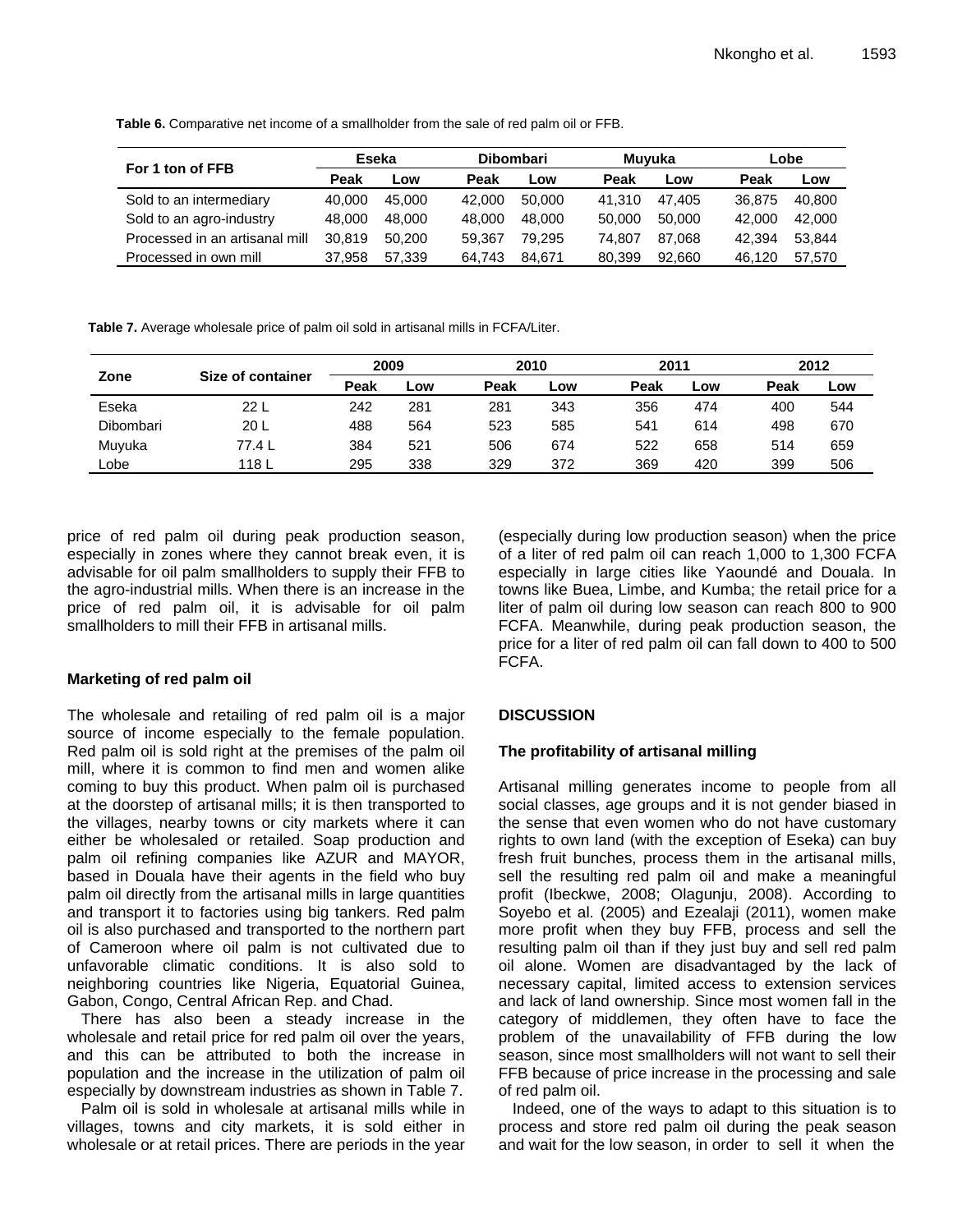**Table 8.** Additional profit for smallholders when FFB is processed in artisanal mills.

| <b>Fate of FFB</b>                       | Eseka     |        | Dibombari |        |        | Muvuka | Lobe   |        |
|------------------------------------------|-----------|--------|-----------|--------|--------|--------|--------|--------|
|                                          | Peak      | Low    | Peak      | Low    | Peak   | Low    | Peak   | Low    |
| Processed in an artisanal mill           | 30.819    | 50.200 | 59.367    | 79.295 | 74.807 | 87.068 | 42.394 | 53.844 |
| Sold to agro-industry                    | 48,000    | 48.000 | 48,000    | 48.000 | 50.000 | 50,000 | 42,000 | 42,000 |
| Additional profit from artisanal milling | $-35.8\%$ | 4.6%   | 23.7%     | 65.2%  | 49.6%  | 74%    | 0.9%   | 28.2%  |

price is better. Some middlemen also rent mature oil palm plantations for the purpose of harvesting and processing FFB. The young men who work in these artisanal mills also benefit from the milling activity and this is an efficient way to reduce rural exodus and juvenile delinquency. Taiwo et al. (1999) and Ekine et al. (2006) also describe the involvement of men in highenergy demanding jobs, while more women accept less strenuous jobs, while Solomon and Okolo (2008) refer to the oil palm as a "male crop". The smallholders are also able to make additional profit from the processing of FFB, compared to the sale of bunches directly to the agroindustrial mills, especially during the low season when the price of red palm oil is on the rise as shown in Table 8.

Artisanal milling was quite profitable in three of the four zones under study, for both peak and low season with the exception of Eseka which recorded a deficit at peak season. Dibombari and Muyuka zones recorded the highest profit from artisanal milling at low season. Such variation in profit between different zones could be linked to the cost of production, the existing market for palm oil, the extraction efficiency of the mill and the cost of transportation. When oil palm smallholders cannot make a profit from the processing of their FFB, it is advisable for them to supply their FFB to the agro-industry.

The mill owners are not left behind as they also benefit from milling charges paid by smallholders and middlemen alike who come to mill their FFB. All these advantages of artisanal milling are linked to the presence of a domestic and sub-regional market for red palm oil, despite the fluctuation in price depending on the season of production.

## **The shortcomings of artisanal milling**

The quality of red palm oil processed in these artisanal mills has often raised a lot of questions. Previous studies reveal an increase in free fatty acid, moisture content and dirt on red palm oil when stringent quality control procedures are not put in place and this reduces the "shelf life" of red palm oil which can easily get rancid. Corley and Tinker l. (2003), Owolarafe et al. (2008) and Ngando et al. (2011) reported on the increase of free fatty acid concentration during the fermentation of fresh fruit bunches and Poku (2002) recommends the processing of

FFB at 48 h after harvesting at the latest. The capacity and extraction rates of artisanal mills are much lower with an average of 14% (Cheyns and Rafflegeau, 2005) and thus they cannot compete with industrial mills, which are providing extraction rates of 23% and more and have higher milling capacity.

The dilapidated nature of some of the mills makes milling not sustainable because of frequent breakdowns, coupled with the recruitment of untrained personnel to manage the mills as reported by Akangbe et al. (2011) and Ibitoye et al. (2011). Okonkwo (2011) highlighted the need for mill personnel to receive training in order to ensure food safety and product quality. Another concern is the unhygienic conditions in which the milling operations are performed and the uncontrolled disposal of waste generated by such mills. Finally, from the marketers' point of view, the red oil is subject to price fluctuation and high cost of transportation depending on the season of production (Ekine et al., 2006).

Different types of by-products are produced by the processing of fresh fruit bunches into red palm oil. These by-products are: empty fruit bunches, empty kernels, kernel cake, fibers and sludge. Such by-products are now increasingly recycled in industrial mills and they pose a threat to the environment when disposed of in an uncontrolled manner. For example, empty fruit bunches could be recycled to the field as a source of organic mulch or composted. Palm kernel can be used as a source of energy and the kernel cake could be a source of animal feed. Fibers are another important source of energy when used as fuel and palm oil mill effluent could also be an important source of organic manure, but when disposed of carelessly into nearby streams, it could be a source of pollution, a breeding ground for mosquitoes and unpleasant smell.

## **Agro-industrial companies want to get rid of artisanal mills**

Plantation companies consider artisanal milling as detrimental to their business. Indeed, in many occasions they have asked the Government to forbid artisanal milling because they suspect the rampant theft of fresh fruit bunches in their plantations to be the result of artisanal milling. Companies consider that peripheral plantations are the most affected because of theft. The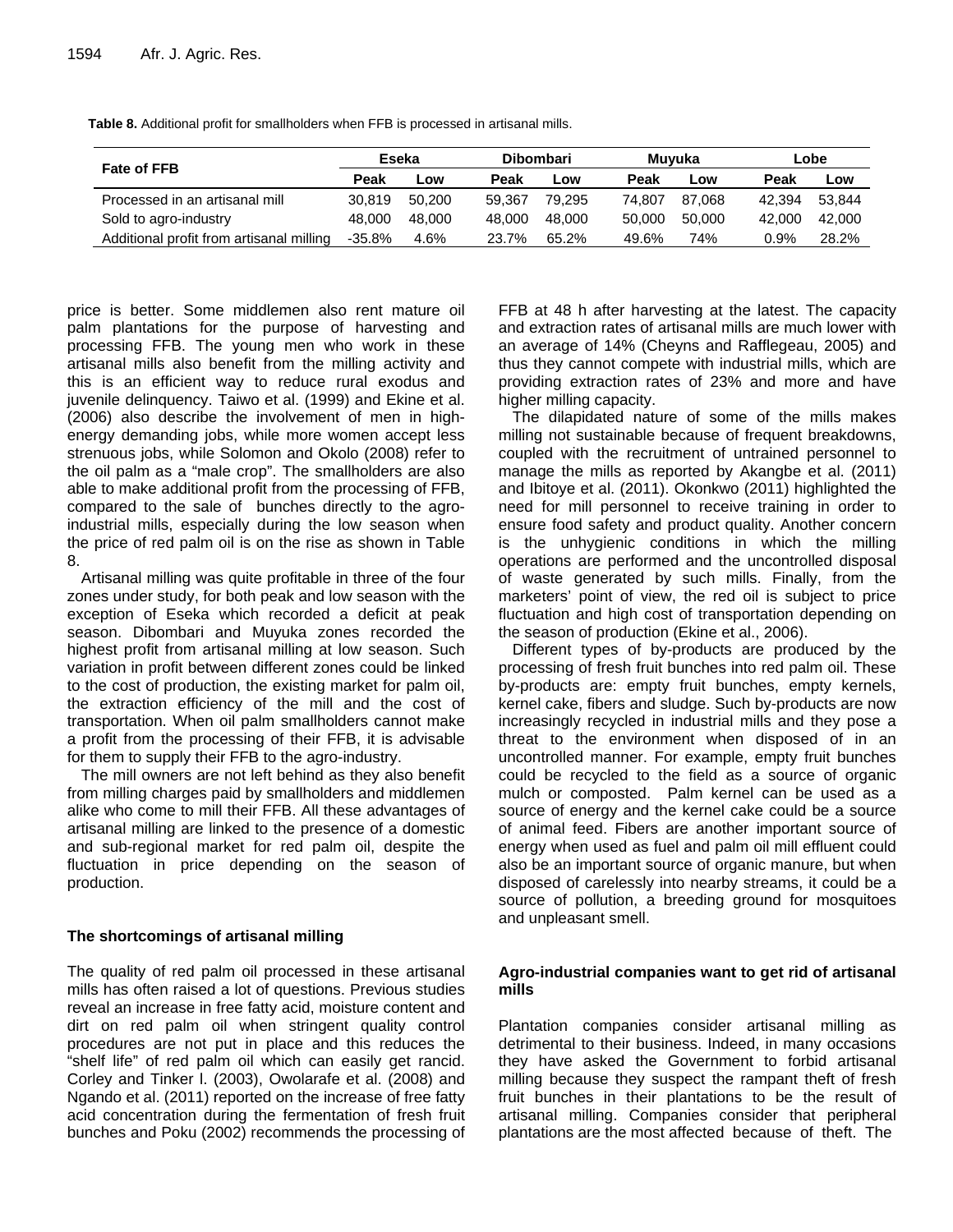theft of fresh fruit bunches from agro-industrial plantations occurs mostly at night and results not only in the loss of bunches from affected palm trees but also to unsustainable harvesting, as live fronds are often destroyed in order to easily cut the peduncle of the bunch with a machete.

The local population complains that the company does not provide jobs and that they were expelled from land belonging to their fore-fathers. Thus, stealing and processing from the company is merely considered as compensation. The price of red palm oil produced by artisanal mills is not submitted to any regulation by the government, while the price of crude palm oil produced by agro-industries is presently fixed at 450 FCFA/ Liter to avoid the closure of downstream industries. When asked to increase FFB buying prices, company managers respond that because of the fixed CPO price they would go bankrupt. As an adaptive response to the increase of theft of FFB in agro-industrial plantations, the companies have hired the services of security officials/guards to carry out regular patrols on their plantation with eminent court action on defaulters.

The transportation of palm oil in areas where these agro-industries are located is subject to strict control by security officials/guards in order to ascertain the source of the palm oil. In the worst cases, the company decides the replacement of oil palm with other crops like banana and rubber in peripheral plantations which face high levels of theft as noticed in CDC Mondoni palms and Socapalm Nkappa.

## **Which way forward?**

One of the possible ways forward would be for oil palm smallholders/artisanal millers to group themselves into cooperatives in order to increase their bargaining power (Jelsma et al., 2009; Ibitoye et al., 2011). At present, smallholders process and sell the red palm oil individually without a common price at a particular season of production. They are not informed about improved sustainable processing methods, market strategies or market information systems. There is also a need to improve on the extraction rates and quality control procedures of artisanal mills (Badmus, 1991). Partnerships between smallholders and agro-industrial companies should be facilitated by the Government, especially with the recent interest shown by foreign oil palm companies to develop plantations in Cameroon (Levang and Nkongho, 2012; Hoyle and Levang, 2012; Nkongho et al., 2014).

The round table on sustainable palm oil (RSPO) emphasizes the need for the certification of independent oil palm smallholders under group certification and the certification of scheme oil palm smallholders through the agro-industries in which they are in partnership. Group certification of independent oil palm smallholders and

their respective artisanal mills will involve the grouping of these smallholders/artisanal millers into cooperatives and the training of both smallholders and artisanal millers on the principles and criteria of RSPO. Smallholders would gain knowledge on the identification and delimitation of high conservation value forest (HCVF), primary forest and peat land, etc. Techniques that minimize soil erosion would be adopted where appropriate. These include practices such as ground cover management, biomass recycling, terracing, and natural regeneration or restoration; knowledge on best management practices such as integrated pest management (IPM) (incorporating cultural, biological, mechanical and physical methods to minimize the use of chemicals), the health and safety of plantation workers, updated and efficient fertilization, as well as farm record keeping.

At the level of artisanal mills, workers should receive training on safety and product quality, as well as ways of disposing solid and liquid waste with little effect on the soil and water ways, amongst others. A water management plan should be put in place and this should take account of the efficiency of use and renewability of sources, ensuring that the use and management of water during milling operations does not result in adverse impacts on other users within the catchment area. The treatment of palm oil mill effluent (POME) to required levels and regular monitoring of discharge quality especially biochemical oxygen demand (BOD), should be in compliance with national regulation. The adherence to RSPO certification and others would also open new doors for funding and market opportunities (RSPO, 2013).

## **Conclusion**

Our study identified six different types of artisanal mills commonly used in the four study zones. In terms of milling efficiency semi-automated mills showed the best milling efficiency, with the poorest performance coming from manual presses. Different categories of millers and users were identified, namely mill owners, mill managers, oil palm smallholders, and middlemen. All categories were able to make a sizeable profit from their activity in the processing and marketing of red palm oil. Oil palm smallholders were found to mill part of their FFB and sell part of it to agro-industrial companies depending on the size of their farms and the season of production, while middlemen were able to mill and store red palm oil until the selling price became more profitable.

Nevertheless, artisanal milling has its own setbacks. These include low extraction efficiency, old, unsafe and dilapidated mills, the absence of quality control procedures, fluctuations in the price of red palm oil for those involved in marketing and the worrying increase in theft of bunches from agro-industrial plantations. Our study finally highlights a need for improvement in the